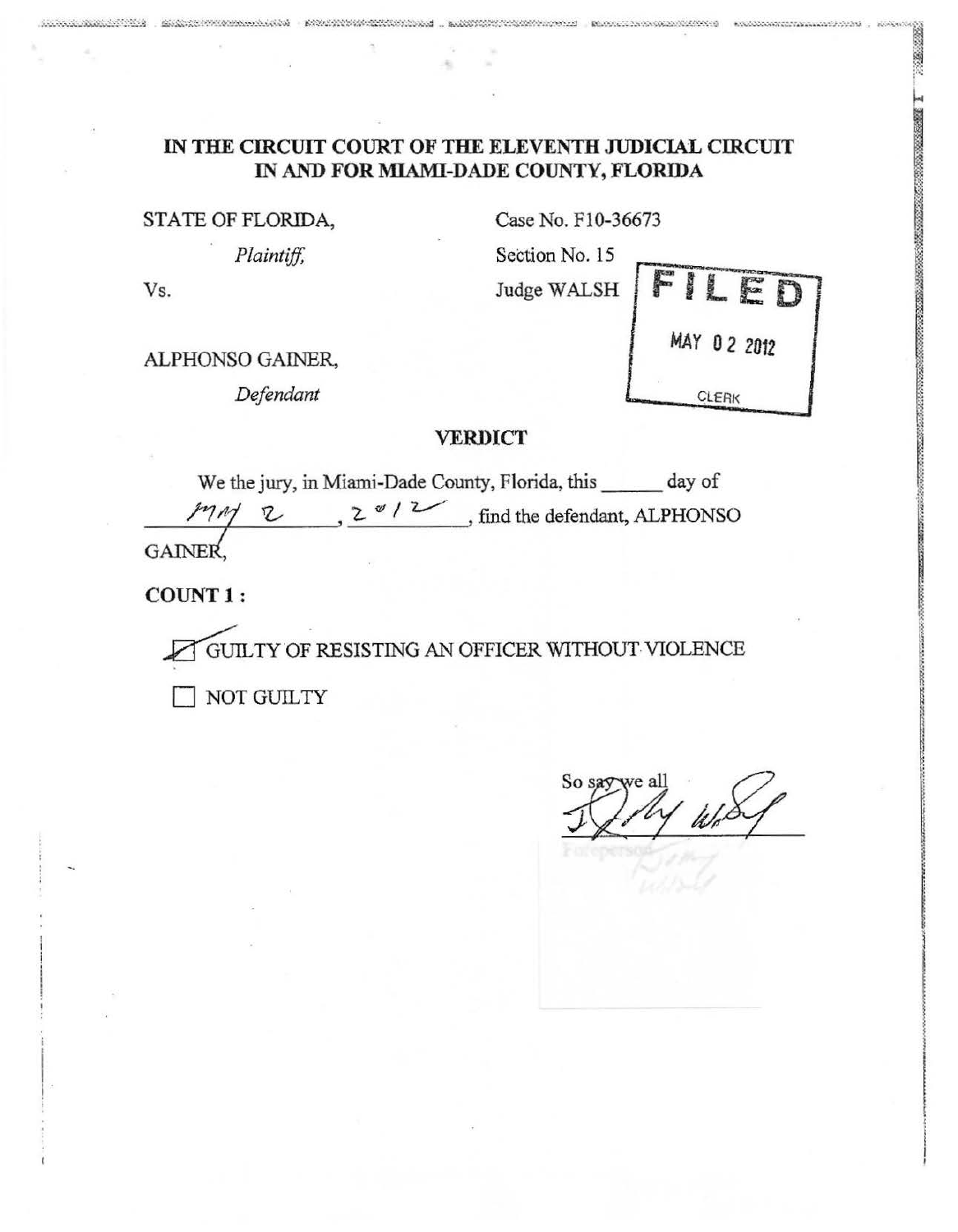# IN THE CIRCUIT COURT OF THE ELEVENTH JUDICIAL CIRCUIT IN AND FOR MIAMI-DADE COUNTY, FLORIDA

STATE OF FLORIDA,

Plaintiff,

Case No. F10-36673

Section No. 15 Judge WALSH



2000 2000

THE REPORT OF THE REPORT OF THE RESIDENCE OF THE RESIDENCE OF THE REPORT OF THE REPORT OF THE REPORT OF THE RE

Vs.

ALPHONSO GAINER,

Defendant

#### **VERDICT**

We the jury, in Miami-Dade County, Florida, this day of  $2^{\infty}$ / 2 find the defendant, ALPHONSO **GAINER.** 

**COUNT 2:** 

GUILTY OF FLEEING TO ELUDE A LAW ENFORCEMENT OFFICER GUILTY OF RECKLESS DRIVING, A LESSER INCLUDED OFFENSE NOT GUILTY

say we all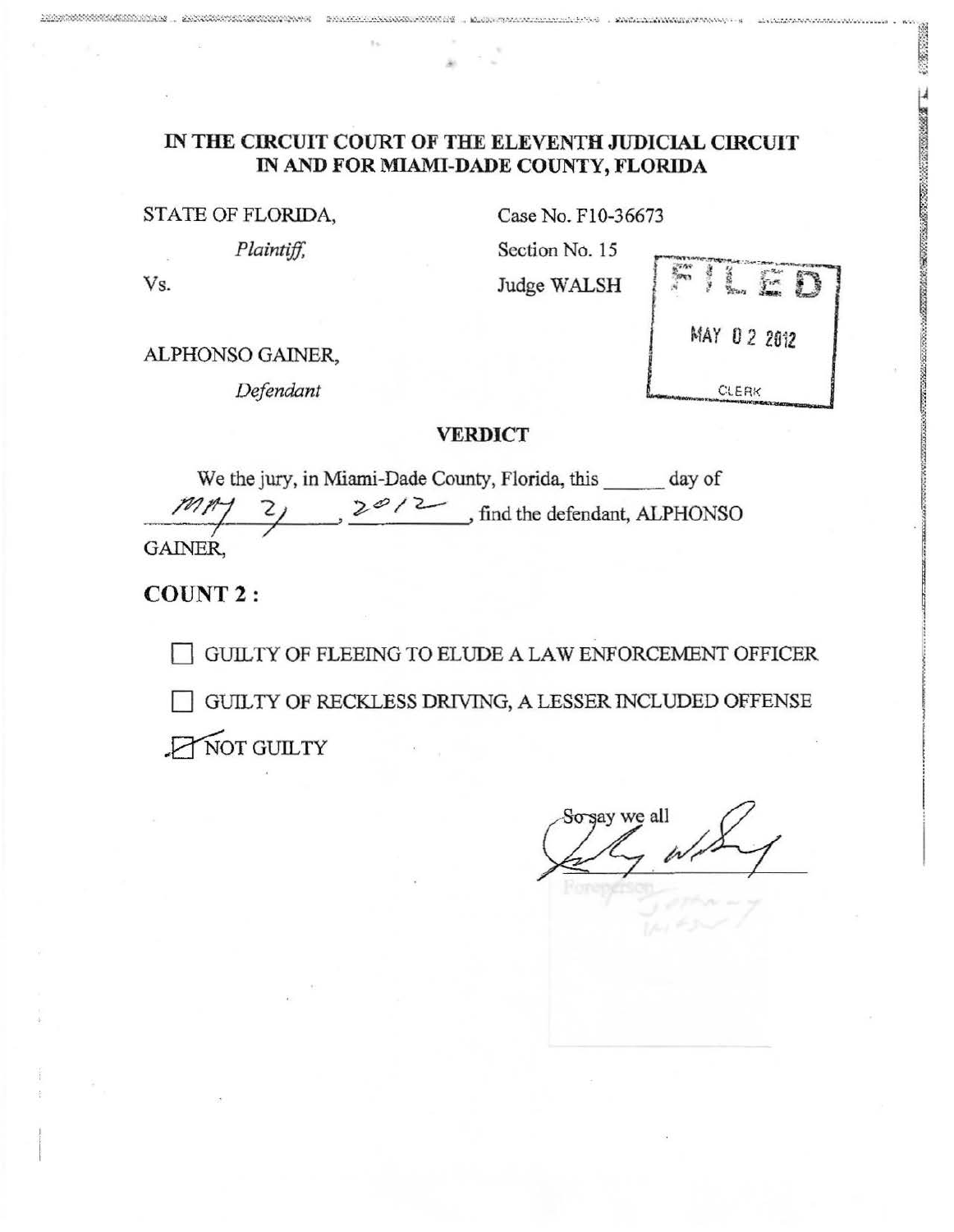### IN THE CIRCUIT COURT OF THE ELEVENTH JUDICIAL CIRCUIT IN AND FOR MIAMI-DADE COUNTY, FLORIDA

STATE OF FLORIDA,

ASAN MAGAALADA ... kaleen maangaalada kees

*Plaintiff,* 

Vs.

Case No. F10-36673 Section No. 15 Judge WALSH



**NAMES OF STREET AND DESCRIPTIONS** 

ALPHONSO GAINER,

*Defendant* 

#### **VERDICT**

We the jury, in Miami-Dade County, Florida, this day of  $\mathcal{Z}_1$  ,  $\mathcal{Z}^{\mathscr{A}/2}$ , find the defendant, ALPHONSO GAINER,

COUNT 3:

GUIL TY OF RECKLESS DRIVING

NOT GUILTY

we all